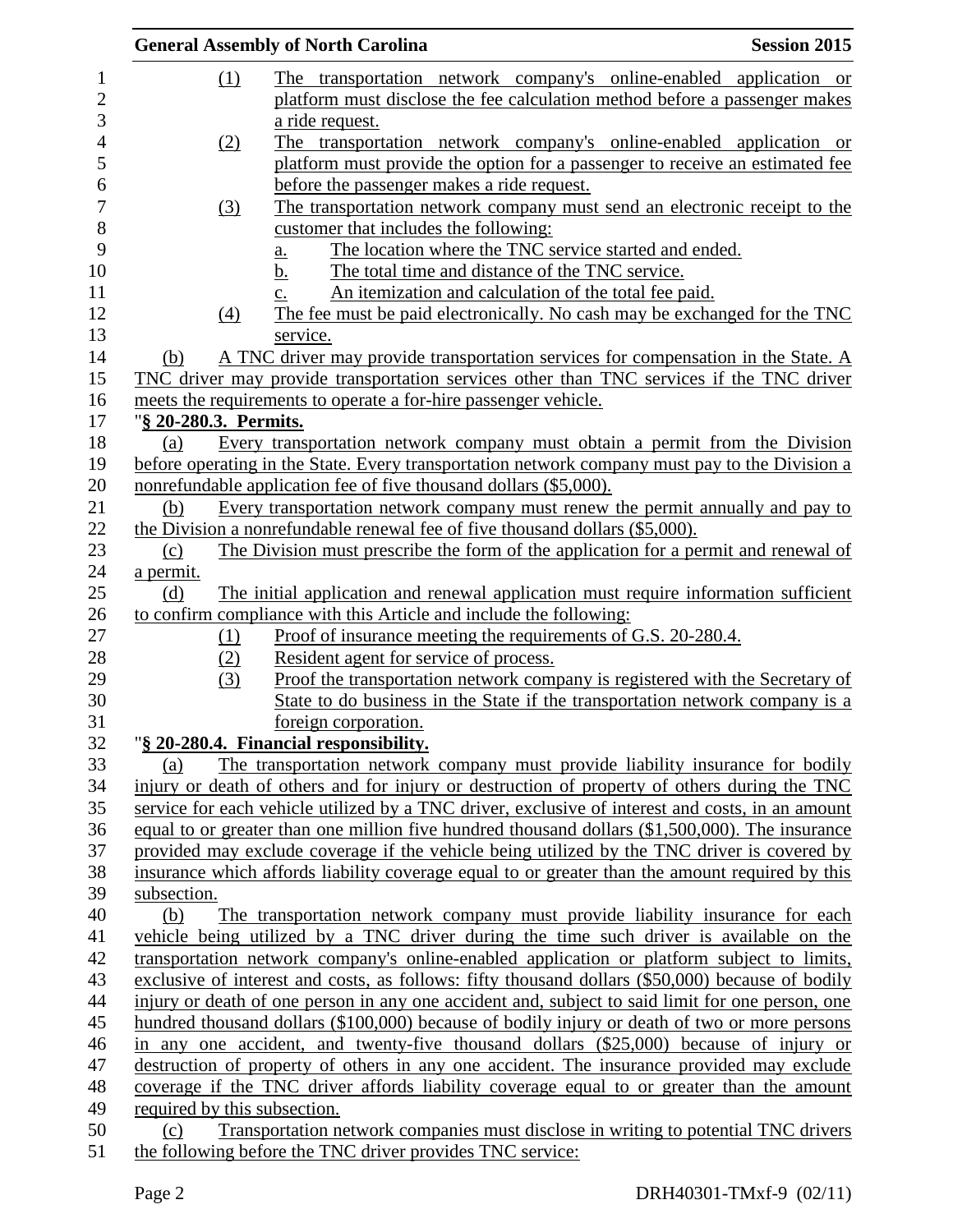|               |     | <b>General Assembly of North Carolina</b><br><b>Session 2015</b>                                                                                       |  |
|---------------|-----|--------------------------------------------------------------------------------------------------------------------------------------------------------|--|
|               | (1) | The insurance coverage and limits of liability that the transportation network                                                                         |  |
|               |     | company provides while the TNC driver uses a private passenger vehicle to                                                                              |  |
|               |     | provide TNC service.                                                                                                                                   |  |
|               | (2) | The TNC driver may not have coverage under their personal insurance                                                                                    |  |
|               |     | policy while using the transportation network company's online-enabled                                                                                 |  |
|               |     | application or platform.                                                                                                                               |  |
|               |     | "§ 20-280.5. Safety requirements.                                                                                                                      |  |
| (a)           |     | The transportation network company must require TNC drivers have their vehicles                                                                        |  |
|               |     | inspected annually to meet State safety requirements.                                                                                                  |  |
| (b)           |     | The transportation network company's online-enabled application or platform must                                                                       |  |
|               |     | provide the following information to customers after a ride request is accepted by a TNC                                                               |  |
| driver:       |     |                                                                                                                                                        |  |
|               | (1) | License plate number of the TNC driver's vehicle.                                                                                                      |  |
|               | (2) | Description of the TNC driver's vehicle.                                                                                                               |  |
|               | (3) | Approximate location of the TNC driver's vehicle displayed on a map.                                                                                   |  |
| (c)           |     | The transportation network company must maintain the following records:                                                                                |  |
|               | (1) | The record of each TNC service provided in this State for one year from the                                                                            |  |
|               |     | date the TNC service occurred.                                                                                                                         |  |
|               | (2) | The record of each TNC driver in this State for one year from the date the<br>TNC driver terminated their relationship with the transportation network |  |
|               |     | company.                                                                                                                                               |  |
| (d)           |     | Prior to permitting an individual to act as a TNC driver, the transportation network                                                                   |  |
| company must: |     |                                                                                                                                                        |  |
|               | (1) | Require the individual to submit an application to the transportation network                                                                          |  |
|               |     | company including, at a minimum, the following:                                                                                                        |  |
|               |     | Address.<br>$\underline{\mathbf{a}}$ .                                                                                                                 |  |
|               |     | <u>b.</u><br><u>Age.</u>                                                                                                                               |  |
|               |     | Driver's license number.                                                                                                                               |  |
|               |     | Driving history.                                                                                                                                       |  |
|               |     | $rac{\underline{c}}{\underline{d}}$ .<br>$rac{\underline{e}}{\underline{f}}$ .<br>Motor vehicle registration.                                          |  |
|               |     | Automobile liability insurance information.                                                                                                            |  |
|               | (2) | Conduct, or have a third party conduct, a local and national criminal                                                                                  |  |
|               |     | background check for each applicant including, at a minimum, the                                                                                       |  |
|               |     | following:                                                                                                                                             |  |
|               |     | Multi-State/Multi-Jurisdiction Criminal Records Locator or other<br><u>a.</u>                                                                          |  |
|               |     | similar commercial nationwide database with validation (primary<br>source search).                                                                     |  |
|               |     | National Sex Offender Registry.<br>b.                                                                                                                  |  |
|               | (3) | Review a driving history research report for such individual.                                                                                          |  |
| (b)           |     | The transportation network company must not permit an individual to act as a TNC                                                                       |  |
|               |     | driver if any of the following apply:                                                                                                                  |  |
|               | (1) | Has had more than three moving violations in the prior three-year period, or                                                                           |  |
|               |     | one major violation in the prior three-year period (including, but not limited                                                                         |  |
|               |     | to, attempting to evade the police, reckless driving, or driving on a                                                                                  |  |
|               |     | suspended or revoked license).                                                                                                                         |  |
|               | (2) | Has been convicted, within the past seven years, of driving under the                                                                                  |  |
|               |     | influence of drugs or alcohol, fraud, sexual offenses, use of a motor vehicle                                                                          |  |
|               |     | to commit a felony, a crime involving property damage, theft, acts of                                                                                  |  |
|               |     | violence, or acts of terror.                                                                                                                           |  |
|               | (3) | Is a match in the National Sex Offender Registry.                                                                                                      |  |
|               | (4) | Does not possess a valid driver's license.                                                                                                             |  |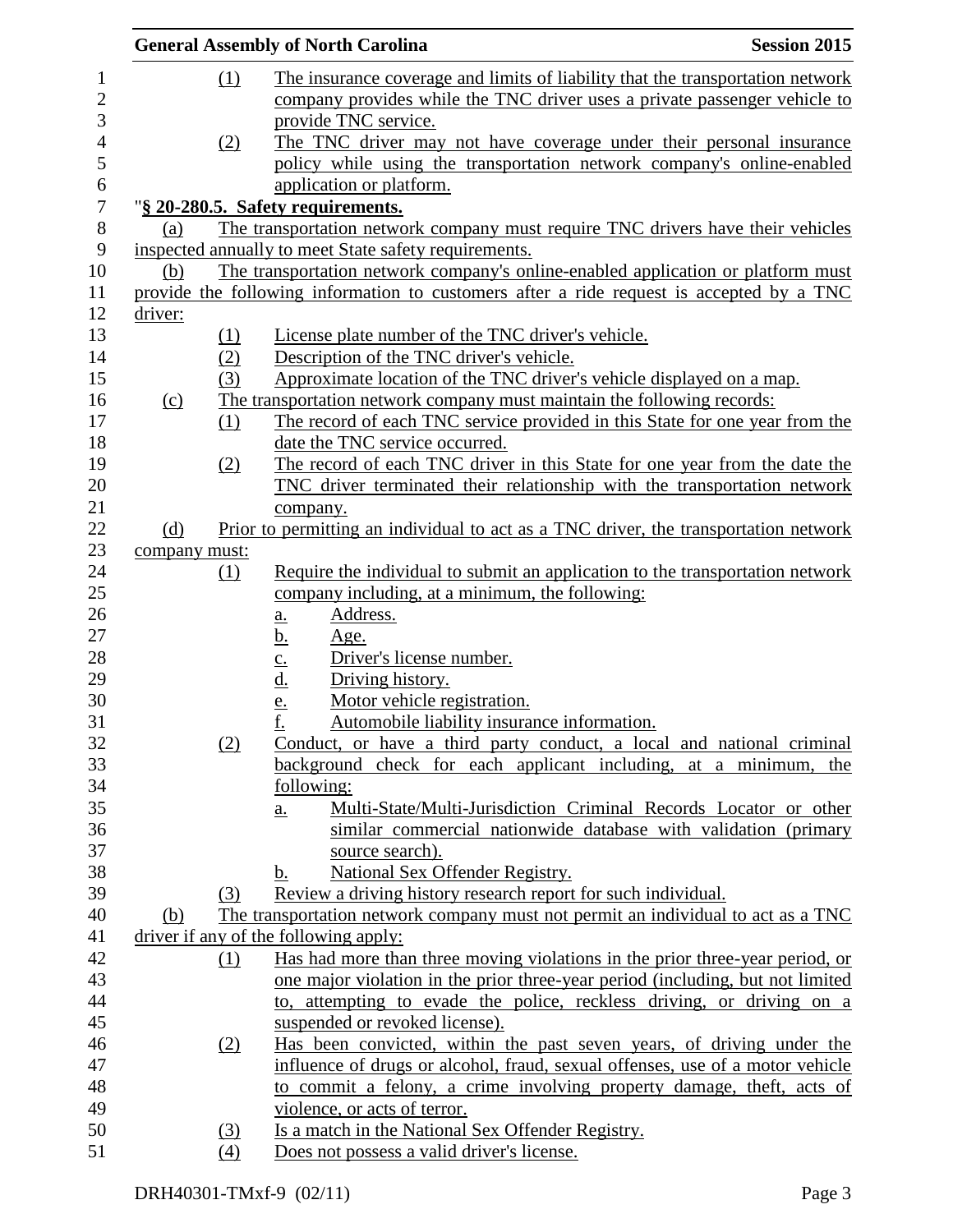| <b>General Assembly of North Carolina</b>      |                            |                                                                                                    | <b>Session 2015</b>                                            |
|------------------------------------------------|----------------------------|----------------------------------------------------------------------------------------------------|----------------------------------------------------------------|
| (5)                                            |                            | Does not possess proof of registration for the motor vehicle to be used to                         |                                                                |
|                                                |                            | provide TNC service.                                                                               |                                                                |
| (6)                                            |                            | Does not possess proof of automobile liability insurance for the motor                             |                                                                |
|                                                |                            | vehicle to be used to provide TNC services.                                                        |                                                                |
| (7)                                            |                            | Is not at least 19 years of age.                                                                   |                                                                |
| "§ 20-280.6. Authority of Division.            |                            |                                                                                                    |                                                                |
|                                                |                            | The Division may issue regulations to implement this Article.                                      |                                                                |
|                                                |                            | "§ 20-280.7. Presumption that TNC drivers are independent contractors.                             |                                                                |
|                                                |                            | A rebuttable presumption exists that a TNC driver is an independent contractor and not an          |                                                                |
|                                                |                            | employee. The presumption may be rebutted by application of the common law test for                |                                                                |
| determining employment status.                 |                            |                                                                                                    |                                                                |
| "§ 20-280.8. Statewide regulation.             |                            |                                                                                                    |                                                                |
| (a)                                            |                            | Notwithstanding any other provision of law, no local authority, including an airport               |                                                                |
|                                                |                            | authority, is authorized to impose fees, require licenses, limit the operation of TNC services, or |                                                                |
|                                                |                            | otherwise regulate TNC services. TNC services remain subject to all ordinances and local laws      |                                                                |
|                                                |                            | outside the scope of this Chapter including parking and traffic regulation.                        |                                                                |
| (b)                                            |                            | Any contract provision or term of service contrary to this Article are void as against             |                                                                |
| public policy."                                |                            |                                                                                                    |                                                                |
|                                                |                            | <b>SECTION 2.</b> G.S. 20-4.01(27) reads as rewritten:                                             |                                                                |
| "(27)                                          |                            | Passenger Vehicles. -                                                                              |                                                                |
| a.                                             |                            | Excursion passenger vehicles. – Vehicles transporting persons on                                   |                                                                |
|                                                |                            | sight-seeing or travel tours.                                                                      |                                                                |
| $\mathbf b$ .                                  |                            | For hire-For-hire passenger vehicles. - Vehicles transporting persons                              |                                                                |
|                                                |                            | for compensation. This classification shall not include the following:                             |                                                                |
|                                                | <u>1.</u>                  | vehicles Vehicles operated as ambulances; ambulances.                                              |                                                                |
|                                                | 2.                         |                                                                                                    | vehicles Vehicles operated by the owner where the costs of     |
|                                                |                            | operation are shared by the passengers; passengers.                                                |                                                                |
|                                                | <u>3.</u>                  | arrangement as defined in G.S. 136-44.21; G.S. 136-44.21.                                          | vehicles Vehicles operated pursuant to a ridesharing           |
|                                                |                            |                                                                                                    | vehicles Vehicles transporting students for the public school  |
|                                                | <u>4.</u>                  |                                                                                                    | system under contract with the State Board of Education        |
|                                                |                            | Education.                                                                                         |                                                                |
|                                                | <u>5.</u>                  |                                                                                                    | or vehicles Vehicles leased to the United States of America or |
|                                                |                            | any of its agencies on a nonprofit basis; basis.                                                   |                                                                |
|                                                |                            | or vehicles Vehicles used for human service or service.                                            |                                                                |
|                                                | $rac{6}{7}$<br>$rac{7}{8}$ | Vehicles used for volunteer transportation.transportation.                                         |                                                                |
|                                                |                            |                                                                                                    | Vehicles operated in a TNC service regulated under Article     |
|                                                |                            | 10A of Chapter 20 of the General Statutes.                                                         |                                                                |
| "                                              |                            |                                                                                                    |                                                                |
|                                                |                            | <b>SECTION 3.</b> G.S. 20-87 reads as rewritten:                                                   |                                                                |
| "§ 20-87. Passenger vehicle registration fees. |                            |                                                                                                    |                                                                |
|                                                |                            | These fees shall be paid to the Division annually for the registration and licensing of            |                                                                |
|                                                |                            | passenger vehicles, according to the following classifications and schedules:                      |                                                                |
| (1)                                            |                            | For-Hire Passenger Vehicles. - The fee for a <u>for-hire</u> passenger vehicle that                |                                                                |
|                                                |                            | is operated for compensation and has with a capacity of 15 passengers or                           |                                                                |
|                                                |                            | less is seventy-eight dollars (\$78.00). The fee for a for-hire passenger                          |                                                                |
|                                                |                            | vehicle that is operated for compensation and has-with a capacity of more                          |                                                                |
|                                                |                            | than 15 passengers is one dollar and forty cents (\$1.40) per hundred pounds                       |                                                                |
|                                                |                            | of empty weight of the vehicle.                                                                    |                                                                |
| $\pmb{\mathsf{H}}$                             |                            |                                                                                                    |                                                                |
|                                                |                            | <b>SECTION 4.</b> G.S. 153A-134 reads as rewritten:                                                |                                                                |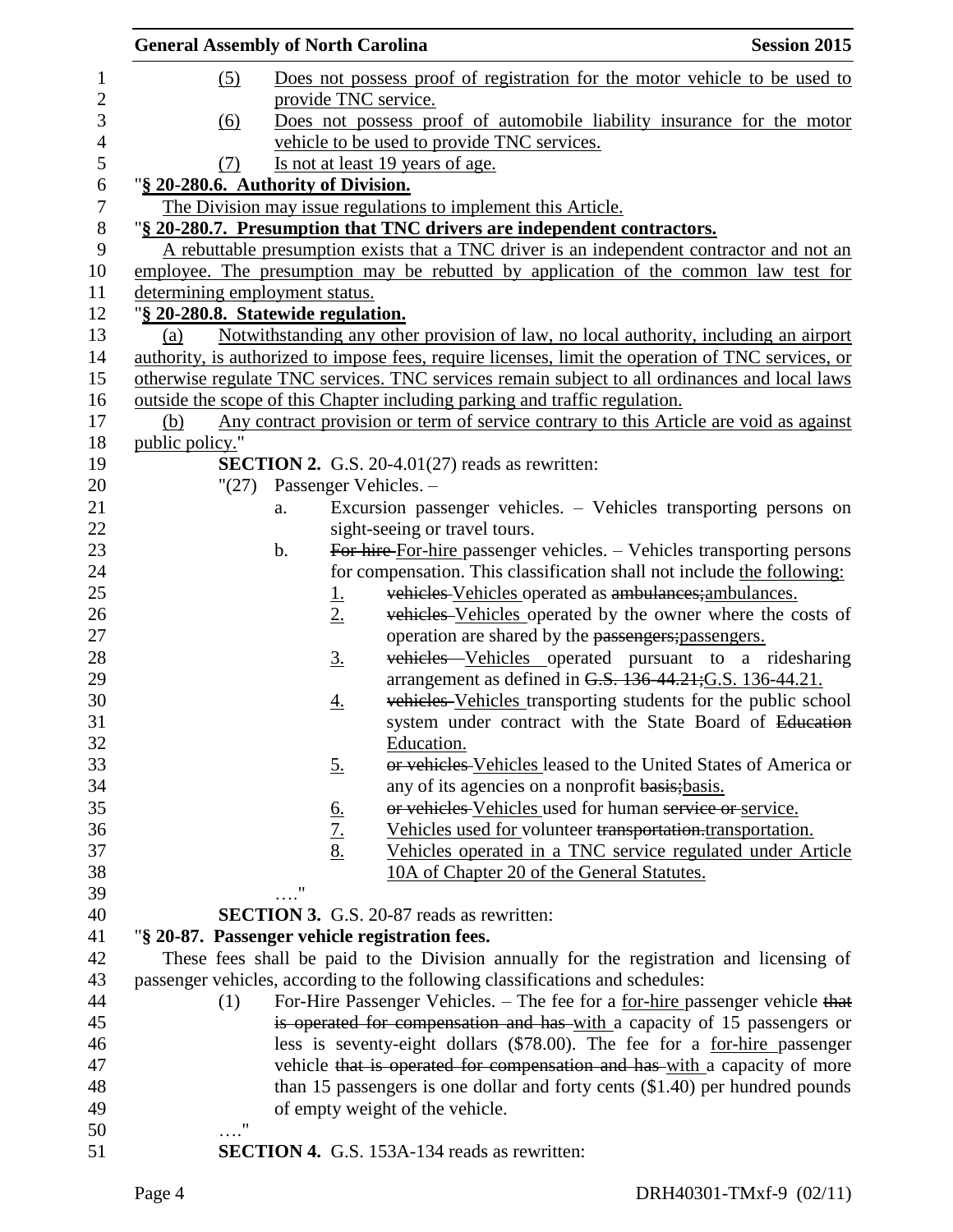### "**§ 153A-134. Regulating and licensing businesses, trades, etc.**

 (a) A county may by ordinance, subject to the general law of the State, regulate and license occupations, businesses, trades, professions, and forms of amusement or entertainment and prohibit those that may be inimical to the public health, welfare, safety, order, or convenience. In licensing trades, occupations, and professions, the county may, consistent with the general law of the State, require applicants for licenses to be examined and charge a reasonable fee therefor. This section does not authorize a county to examine or license a person holding a license issued by an occupational licensing board of this State as to the profession or trade that he has been licensed to practice or pursue by the State.

 (b) This section does not impair the county's power to levy privilege license taxes on occupations, businesses, trades, professions, and other activities pursuant to G.S. 153A-152.

 (c) Nothing in this section shall authorize a county to regulate and license digital dispatching services for prearranged transportation services for hire.a TNC service regulated under Article 10A of Chapter 20 of the General Statutes."

**SECTION 5.** G.S. 160A-194 reads as rewritten:

## "**§ 160A-194. Regulating and licensing businesses, trades, etc.**

 (a) A city may by ordinance, subject to the general law of the State, regulate and license occupations, businesses, trades, professions, and forms of amusement or entertainment and prohibit those that may be inimical to the public health, welfare, safety, order, or convenience. In licensing trades, occupations, and professions, the city may, consistent with the general law of the State, require applicants for licenses to be examined and charge a reasonable fee therefor.

 (b) Nothing in this section shall authorize a city to examine or license a person holding a license issued by an occupational licensing board of this State as to the profession or trade that he has been licensed to practice or pursue by the State.

 (c) Nothing in this section shall authorize a city to regulate and license digital dispatching services for prearranged transportation services for hire.a TNC service regulated under Article 10A of Chapter 20 of the General Statutes."

**SECTION 6.** G.S. 160A-304 reads as rewritten:

## "**§ 160A-304. Regulation of taxis.**

 (a) A city may by ordinance license and regulate all vehicles operated for hire in the city. The ordinance may require that the drivers and operators of taxicabs engaged in the business of transporting passengers for hire over the public streets shall obtain a license or permit from the city; provided, however, that the license or permit fee for taxicab drivers shall not exceed fifteen dollars (\$15.00). As a condition of licensure, the city may require an applicant for licensure to pass a controlled substance examination. The ordinances may also specify the types of taxicab services that are legal in the municipality; provided, that in all cases shared-ride services as well as exclusive-ride services shall be legal. Shared-ride service is defined as a taxi service in which two or more persons with either different origins or with different destinations, or both, occupy a taxicab at one time. Exclusive-ride service is defined as a taxi service in which the first passenger or party requests exclusive use of the taxicab. In the event the applicant is to be subjected to a national criminal history background check, the ordinance shall specifically authorize the use of FBI records. The ordinance shall require any applicant who is subjected to a national criminal history background check to be fingerprinted.

 The Department of Public Safety may provide a criminal record check to the city for a person who has applied for a license or permit through the city. The city shall provide to the Department of Public Safety, along with the request, the fingerprints of the applicant, any additional information required by the Department of Public Safety, and a form signed by the applicant consenting to the check of the criminal record and to the use of the fingerprints and other identifying information required by the State or national repositories. The applicant's fingerprints shall be forwarded to the State Bureau of Investigation for a search of the State's criminal history record file, and the State Bureau of Investigation shall forward a set of the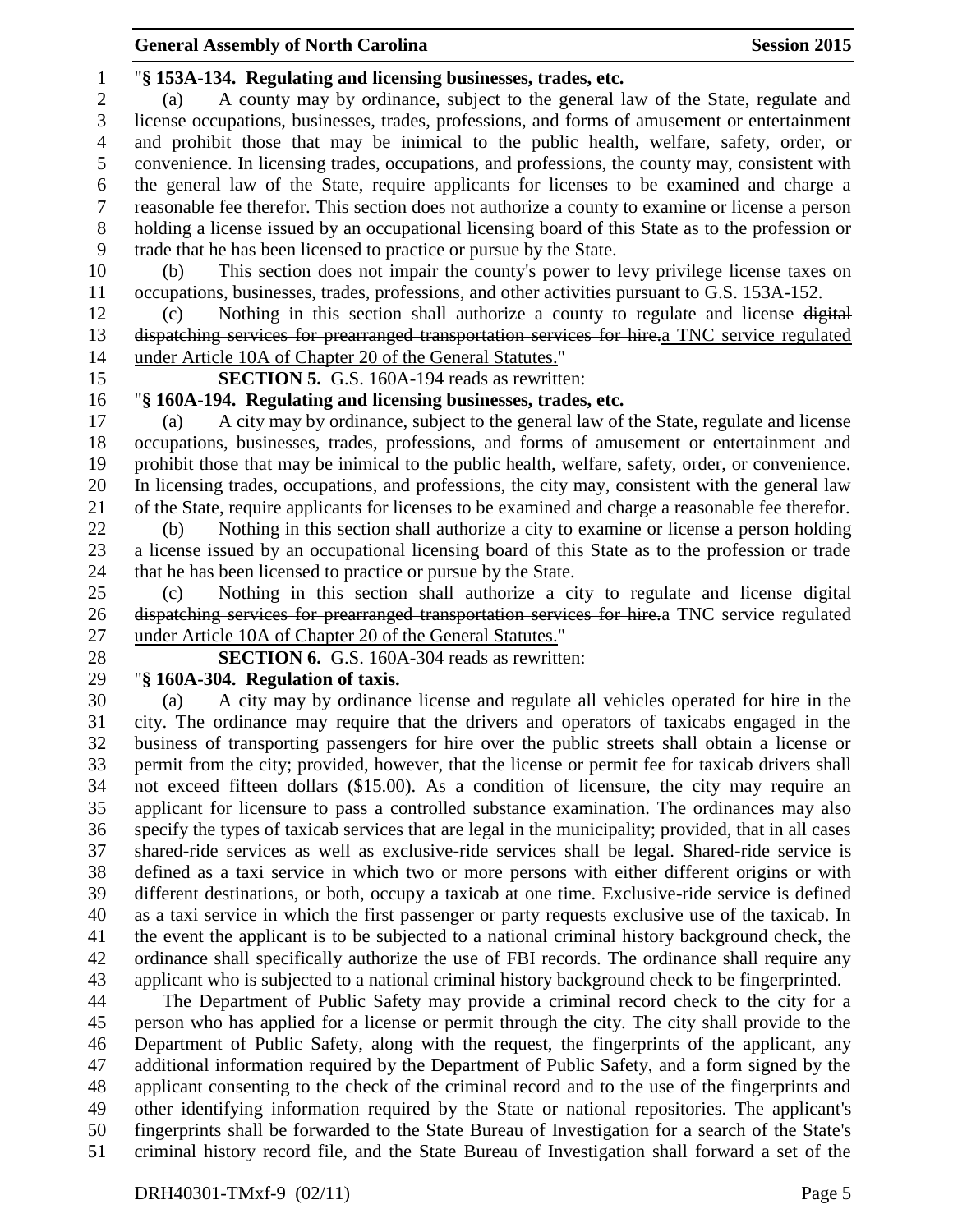## **General Assembly of North Carolina Session 2015**

 fingerprints to the Federal Bureau of Investigation for a national criminal history check. The city shall keep all information pursuant to this subsection privileged, in accordance with applicable State law and federal guidelines, and the information shall be confidential and shall not be a public record under Chapter 132 of the General Statutes.

 The Department of Public Safety may charge each applicant a fee for conducting the checks 6 of criminal history records authorized by this subsection.<br>
The following factors shall be deemed sufficient gro

 The following factors shall be deemed sufficient grounds for refusing to issue a permit or for revoking a permit already issued:

- 
- (1) Conviction of a felony against this State, or conviction of any offense against another state which would have been a felony if committed in this 11 State:
- (2) Violation of any federal or State law relating to the use, possession, or sale of alcoholic beverages or narcotic or barbiturate drugs;
- (3) Addiction to or habitual use of alcoholic beverages or narcotic or barbiturate drugs;
- 
- (4) Violation of any federal or State law relating to prostitution; (5) Noncitizenship in the United States;
- 

(6) Habitual violation of traffic laws or ordinances.

 The ordinance may also require operators and drivers of taxicabs to display prominently in each taxicab, so as to be visible to the passengers, the city taxi permit, the schedule of fares, a photograph of the driver, and any other identifying matter that the council may deem proper and advisable. The ordinance may also establish rates that may be charged by taxicab operators, may limit the number of taxis that may operate in the city, and may grant franchises to taxicab operators on any terms that the council may deem advisable.

 (b) When a city ordinance grants a taxi franchise for operation of a stated number of taxis within the city, the holder of the franchise shall report at least quarterly to the council the average number of taxis actually in operation during the preceding quarter. The council may amend a taxi franchise to reduce the number of authorized vehicles by the average number not in actual operation during the preceding quarter, and may transfer the unused allotment to another franchised operator. Such amendments of taxi franchises shall not be subject to G.S. 160A-76. Allotments of taxis among franchised operators may be transferred only by the city council, and it shall be unlawful for any franchised operator to sell, assign, or otherwise transfer allotments under a taxi franchise.

 (c) Nothing in this Chapter authorizes a city to adopt an ordinance doing any of the following:following with respect to a TNC service regulated under Article 10A of Chapter 20 of the General Statutes:

 (1) Requiring licensing or regulation of digital dispatching services for prearranged transportation services for hire connected with vehicles operated for hire in the city if the business providing the digital dispatching services does not own or operate the vehicles for hire in the city.regulating. (2) Setting a minimum rate or minimum increment of time used to calculate a rate for prearranged transportation services for hire.rate. 43 (3) Requiring an operator to the use of a particular formula or method to calculate rates charged. (4) Setting a minimum waiting period between requesting prearranged transportation services and the provision of those transportation services when the prearranged transportation services are digitally dispatched.services. (5) Requiring a final destination to be set at the time of requesting prearranged 50 transportation services through digital dispatching services. Services.